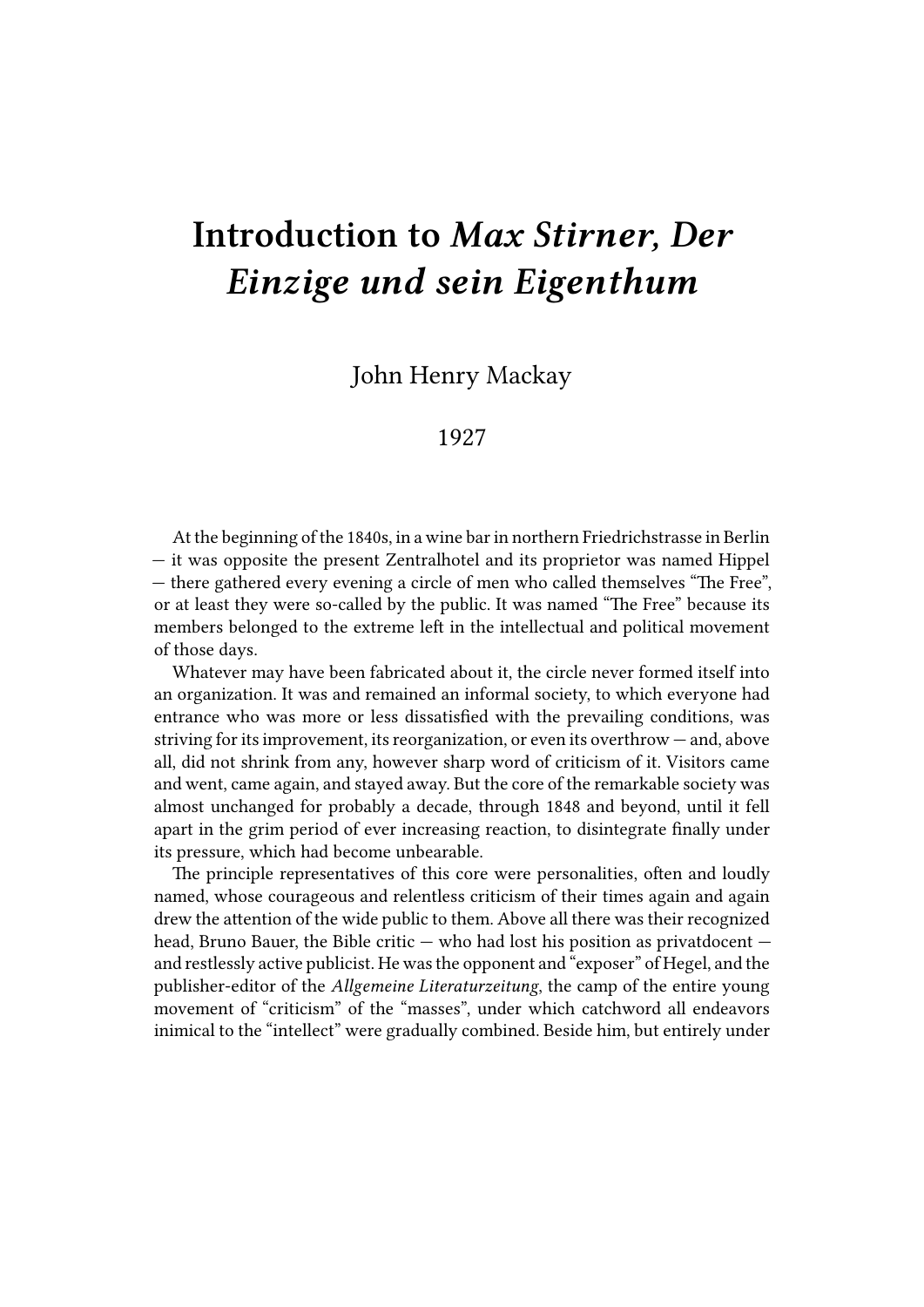his influence, stood his brother Edgar, though he was taken away from the circle by his sentence to several years in prison because of an all too sharp publication against church and state. A close friend of the two brothers, Ludwig Buhl, the translator of Louis Blanc and Casanova, even surpassed in viciousness the criticism of the Bauers. When from the row of names completely forgotten today are added those of the gymnasium teacher Koppen, the literary figure Friedrich Saß, and the newspaper writer Dr. Eduard Meyen — perhaps also the frequently mentioned Dr. Adolf Rutenberg and Arthur Müller, the editor of *Die ewige Lampe* — then the inner circle of The Free appears more or less complete. To its wider circle belonged, as was said, almost everyone who was carried away in that time, whose days were pregnant with hope, and who let themselves be swept along. Those names are far too many to be able to number even a few further ones here. Yet, let at least three of these visitors be recalled who honored the society with a fleeting visit, since their names resound to us: Georg Herwegh, Arnold Rüge, and Hoffmann von Fallersleben.

The tone of the circle was free, loud, and  $-$  in spite of the occasional presence of ladies — often cynical. Each expressed what he thought. The questions of the day, such as the socialist movement, which was still in its infancy, censorship, the student and religious movement, the Jewish question, and the question of women's rights — all gave inexhaustible matter for long conversations and heated debates, and always they found themselves in sharpest contrast to the ruling authorities. Here too the year 1848 threw its shadow ahead.

They smoked much, but drank only moderately. Hippel, the proprietor, served them on credit. When he sometimes did not, then it could happen that they went down Under den Linden to beg. When they were more by themselves, the evenings also often concluded with long pipes and a harmless game of cards.

A circle, always stimulating and of undoubted significance for the history of the pre- March period [leading up to the revolution of March 1848], it was attractive and yet also repulsive, according to the type and behavior of its visitors; and it is unforgettable through one man, who probably belonged to it from its very beginning, but certainly up to its end.

This one man was a slender, always carefully dressed man of middle height. His short, blond sideburns left his chin free; behind steel glasses calm and friendly blue eyes looked out on people and things; and a smile inclined to light irony tended to play around his fine mouth.

His conduct and his way of life were as simple and unobtrusive as his outward appearance. Almost without needs, also without that for a more intimate friendship, he kept himself with inner refinement in the background of the loud society and therefore remained mostly unnoticed on more strongly visited gatherings.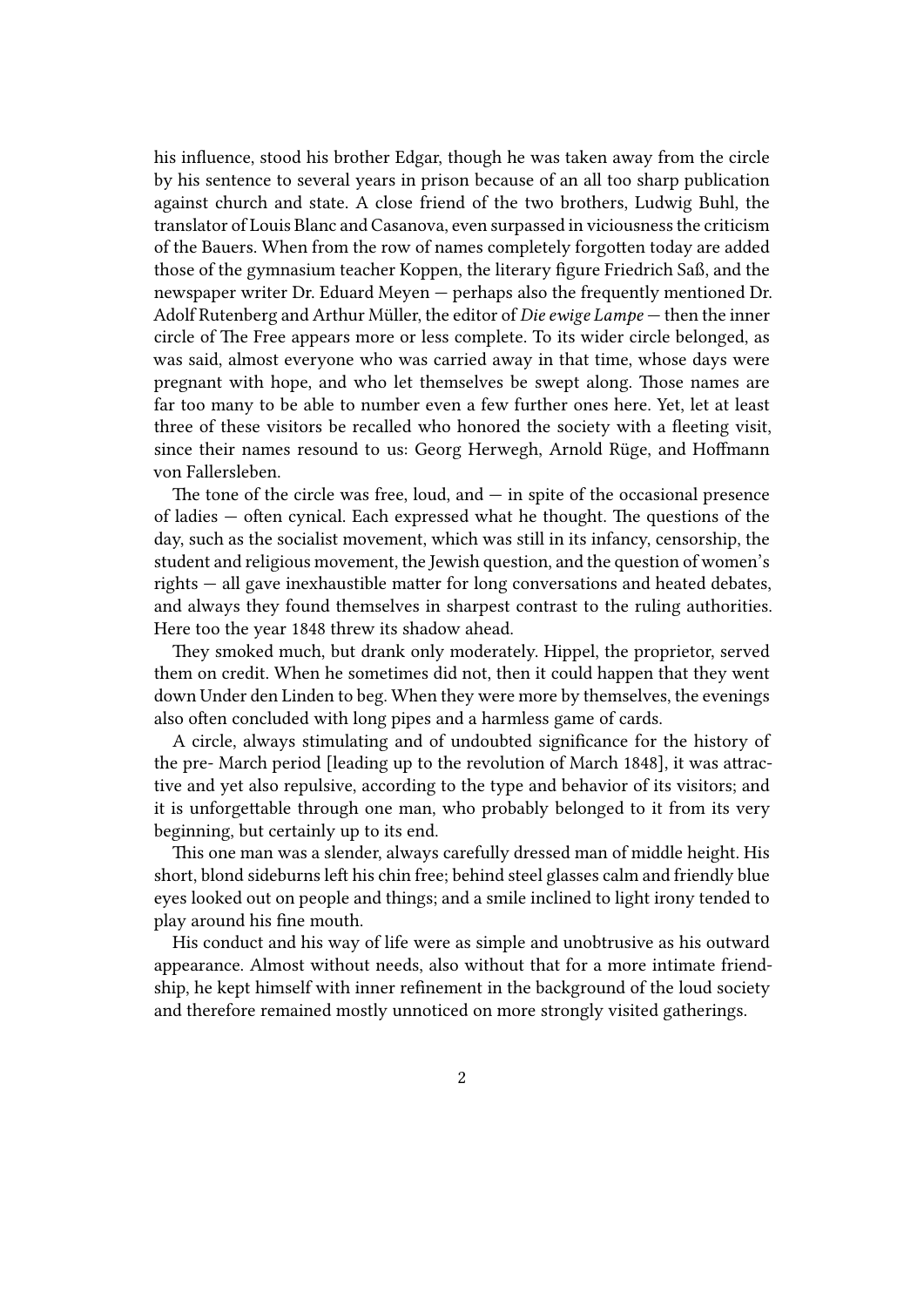Because of his strikingly high forehead everyone called him Max Stirner [Stirn = forehead], and it was said that he was working on a thick book in which he planned to set down his "I".

In reality his name was Johann Caspar Schmidt, and he was born on 25 October 1806 in Bayreuth, the son of the "wind instrument maker" Albert Christian Heinrich Schmidt and his wife Sophia Eleonora, née Reinlein. He lost his father early; after the remarriage of his mother to the pharmacist Ballerstedt he went to Kulm in West Prussia and from there returned again to Bayreuth, where he grew up in the home of his godfather Sticht and attended the famous gymnasium of his hometown — "an industrious and good schoolboy". After finishing school he attended the universities of Erlangen, Königsberg, and Berlin — with a break of another one-year stay in Kulm. He then passed the teacher's examination, which gave him a conditional *facultas docendi* [entitlement to teach], but did not help him to get a permanent position in a state school, so that now, after a short trial period in a Realschule [secondary school], he was from the beginning to the middle of the 1840s a teacher in a private educational institution for young ladies. Already married once and soon widowed, he married a second time Marie Dähnhardt, a wealthy young woman from Mecklenburg, who had come to Berlin "to enjoy life to the full" and who frequented The Free. Also frequently occupied with literary works, his principal collaboration was with the newly founded radical *Rheinische Zeitung*, for which, among other things, he wrote fundamental works on *Das unwahre Prinzip unserer Erziehung* [The false principle of our education] and Kunst und Religion [Art and religion], while secretly his life's work grew and grew.

It appeared at the end of 1844 in the publishing house of Otto Wigand in Leipzig and carried the title *Der Einzige und sein Eigenthum* [The unique one and his property]. It caused a sensation, was forbidden in Saxony, and received detailed reviews, which its author himself sometimes answered just as thoroughly.

It doubtless originated from opposition to the views he encountered in his time and in the daily debates among The Free; whole sections are occupied with their refutation. In this sense it has also been called "the last branch of Hegelian philosophy".

Very unjustly. For just as it goes far beyond the most radical views of his contemporaries, so too it creates at the same time the foundation for an entirely new weltanschauung, opposed to all those preceding it: that of conscious egoism (as the sole motivating force and guiding principle of all human actions).

Nothing more and nothing less is postulated with it than the sovereignty of the individual in the face of all attempts at his weakening and suppression: the spook and the loose screws in the human brain along with all external powers that want to subjugate this individual under the guise of "law".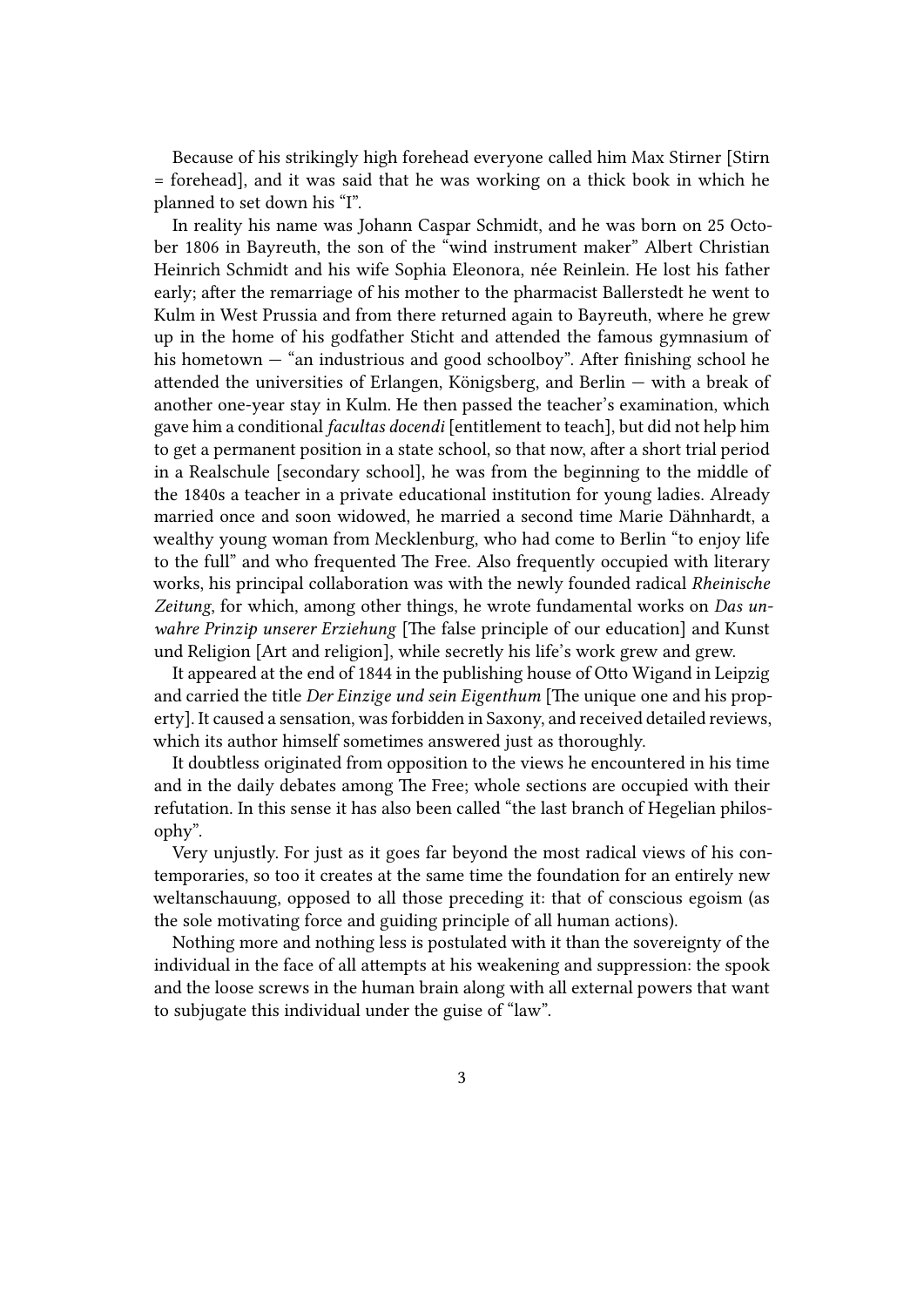After the brief examination of a human life  $-$  the realistic child, the idealistic youth, and the man become egoist — and an intellectual historical look back at the ancients working toward conquering the world, and a similar one of the moderns — their obsession and their hierarchy (their rule of the intellect) — he settles with his own time, with The Free, and exposes their political liberalism as the state, which is based on the slavery of labor and is lost with labor's freedom; their social liberalism as the society with a new slavery (the "lumpen society of communism"); their humane liberalism with its concept of man. He does the last by showing that one cannot be less than a man (whereas they believed one cannot be more).

To the first, negative section, the criticism of man, he counters in the more positive second section his "I" and clears up first the falsely understood concept of freedom, which cannot be given, but must be taken. Then he describes the "unique one": his power with regard to the state and society, this power that laughs at law as a loose screw in the head; his intercourse with the world, which consists in his "using" it; and his self-enjoyment, which leads to uniqueness, to which the I as I develops.

The "unique one", however, no longer recognizes any law over himself, neither a divine nor a human. He sets his concern on himself alone and sets his uniqueness in opposition to every power.

Thus, in a language full of clarity and superiority, full of mockery and disdain, Max Stirner castigates the deeds of men, divests ideas of their sacredness, and shows them as "fixed ideas" in the great madhouse of the world: mankind and fatherland; God and State; virtue and morality; freedom and truth; right and duty. From now on one individual stands opposite another, without rights and without duties, and what alone still binds them to one another is the voluntarily concluded contract ("I will not deceive a confidence that I have voluntarily called forth"). 6 That such a work could not in its consequences be understood by his contemporaries may not be surprising. They were baffled and did not know what to do with it. Some took it to be a satire, others saw in it only a monstrous product of the devil, until its pages too were carried away by the storms of the coming years.

These storms did not completely split up the core of The Free, though they left only a few secondary members. Hippel had moved from Friedrichstrasse to Dorotheenstrasse and during the revolution his bar was a sort of headquarters for all kinds of leftist parties. After the reaction it became more and more quiet there and only the old friends still held together for a while. With them was Max Stirner.

He had given up his position in the school for young ladies before the publication of his book, and soon afterwards his relationship with Marie Dähnhardt was also dissolved by mutual agreement, after the fortune of the young wife was used up and various literary and other pursuits, among them a milk business, had gone wrong. She went at first to Australia, came to know need and misery, and then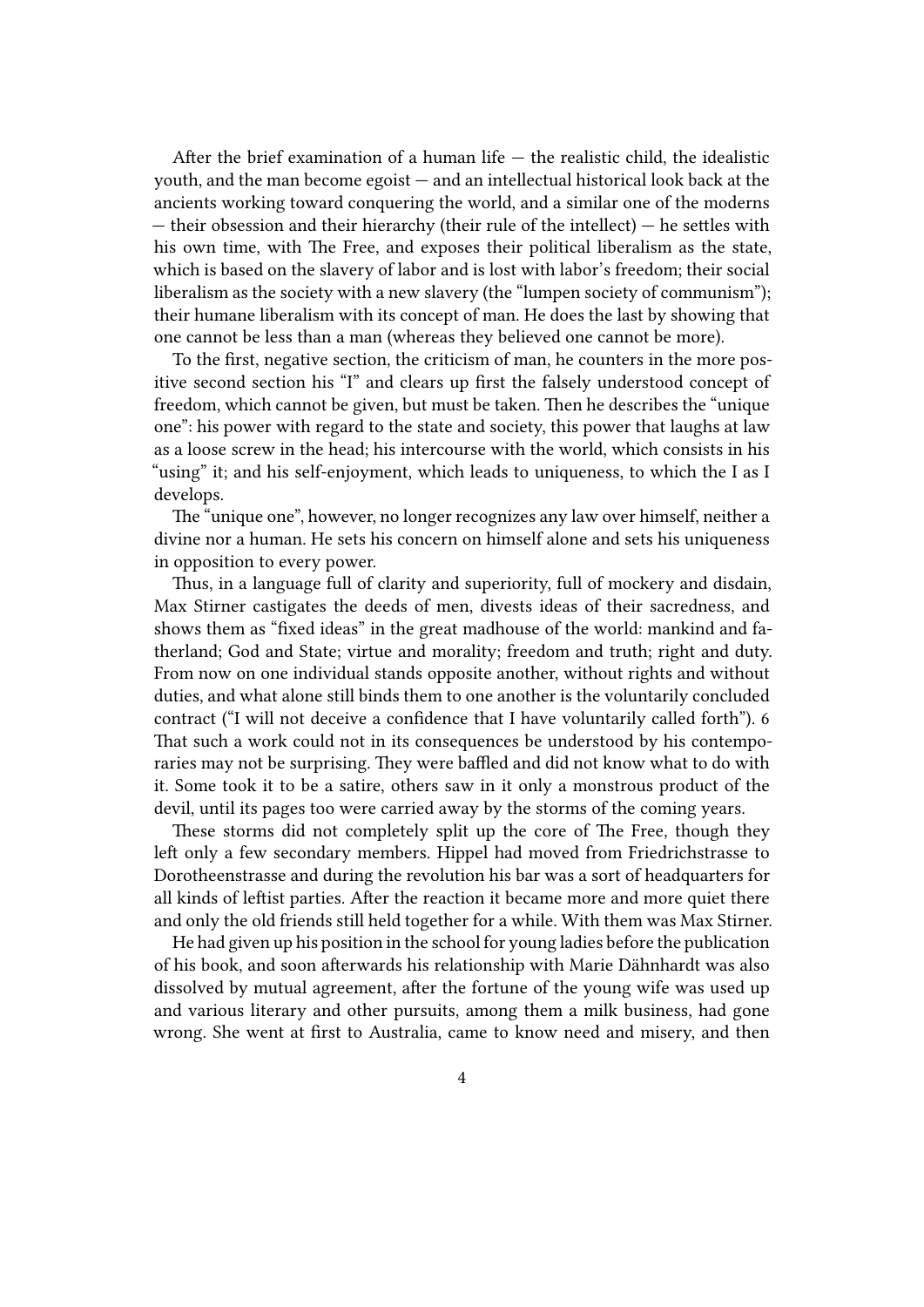went to London. There she died at an advanced age in 1902, completely in the arms of the "only true church", embittered and no longer entirely lucid mentally.

Her husband continued to exist in his usual modest lifestyle  $-$  a good cigar was his only luxury. It was going badly for him too. He moved from one address to another and at times ran into extreme need, so that he twice came to know debtor's prison. But then, protected from the worst through an agreement on the sale of his stepfather's house in Kulm, he found two cheerful rooms and good care with a Madame Weiss in Philippstrasse. Death came to him quickly and unexpectedly. On 25 June 1856, at age 50, Max Stirner died of a nervous fever brought on by a carbuncle in his neck (and probably also as a result of wrong medical treatment).

Only a few old friends followed his coffin as he was buried on 28 June in the Sophienkirchhof. The heir of his meager belongings was his aged mother, who had suffered from an "idée fixe" for many years, certainly since 1835, and had been admitted to the Berlin Charité [the hospital associated with the university]. His  $book - and he with it - were already forgotten by then. The rebirth of both began$ only when, having read it and recognized its true significance, I began in 1889 my arduous researches into the forgotten life, researches that were rich in unexpected incidents and yet so infinitely interesting. I set down the results in my biography eight years later, having no hope of further discoveries. I must refer to it anyone who wishes to know more about the "unique one" than I am able to crowd into this brief introduction. Today the name Max Stirner is no longer unknown to any educated person. The houses where he was born and where he died, as well as his grave, all bear signs commemorating him, and his book, translated into all languages of the civilized world, stands there, "after a long night of thinking and believing", at the beginning of a new and hopefully better time, illuminated by the glory of immortality.

John Henry Mackay 1927